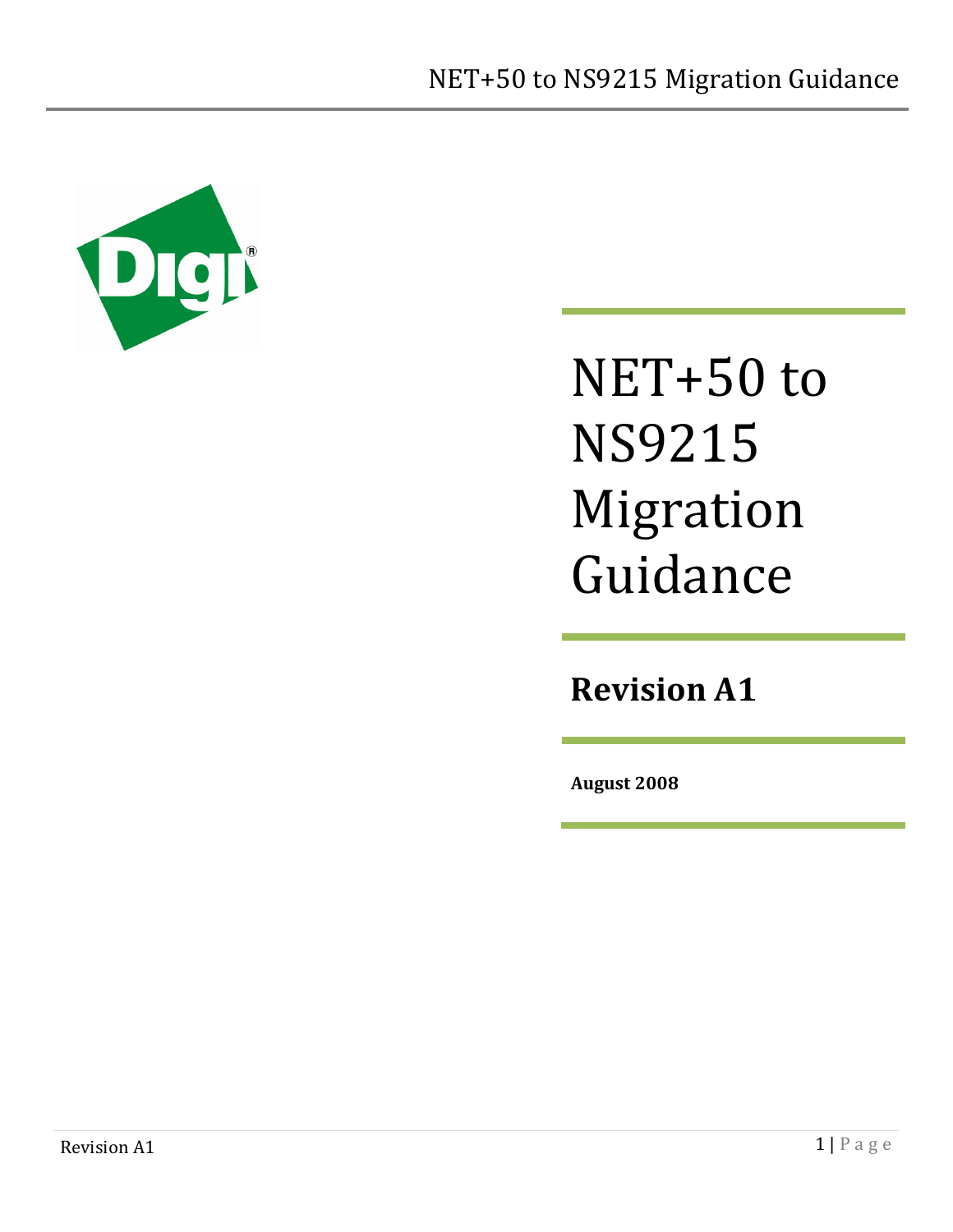#### **© 2008 Digi International Inc.**

Digi, Digi International and the Digi logo are trademarks or registered trademarks of Digi International Inc. in the United States and other countries worldwide. ARM and NET+ARM are trademarks or registered trademarks of ARM Limited. All other trademarks are the property of their respective owners.

Information in this document is subject to change without notice and does not represent a commitment on the part of Digi International. Digi provides this document "as is," without warranty of any kind, expressed or implied, including, but not limited to, the implied warranties of fitness or merchantability for a particular purpose. Digi may make improvements and/or changes in this manual or in the product(s) and/or the program(s) described in this manual at any time.

This product could include technical inaccuracies or typographical errors. Changes are made periodically to the information herein; these changes may be incorporated in new editions of the publication.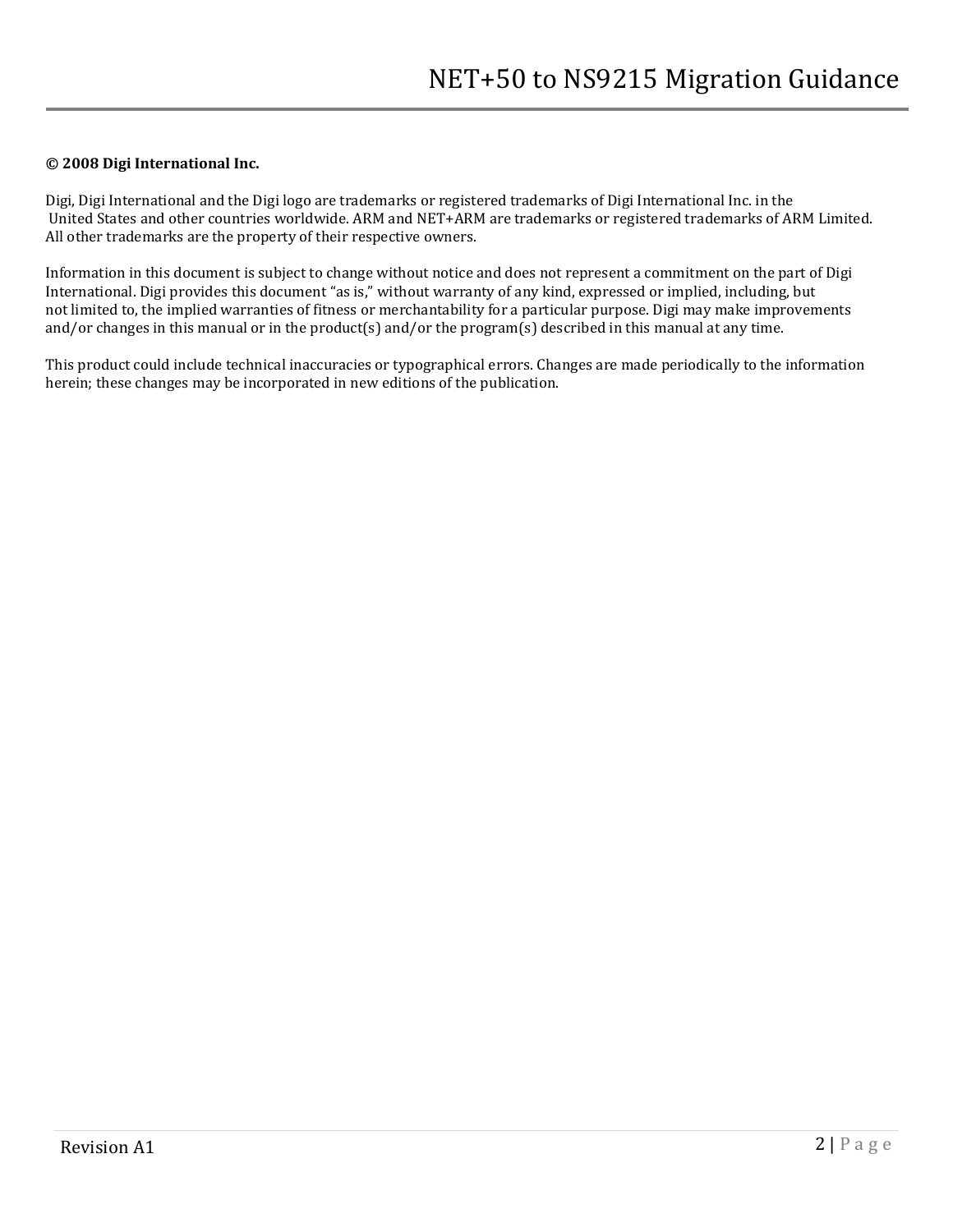## **Table of Contents**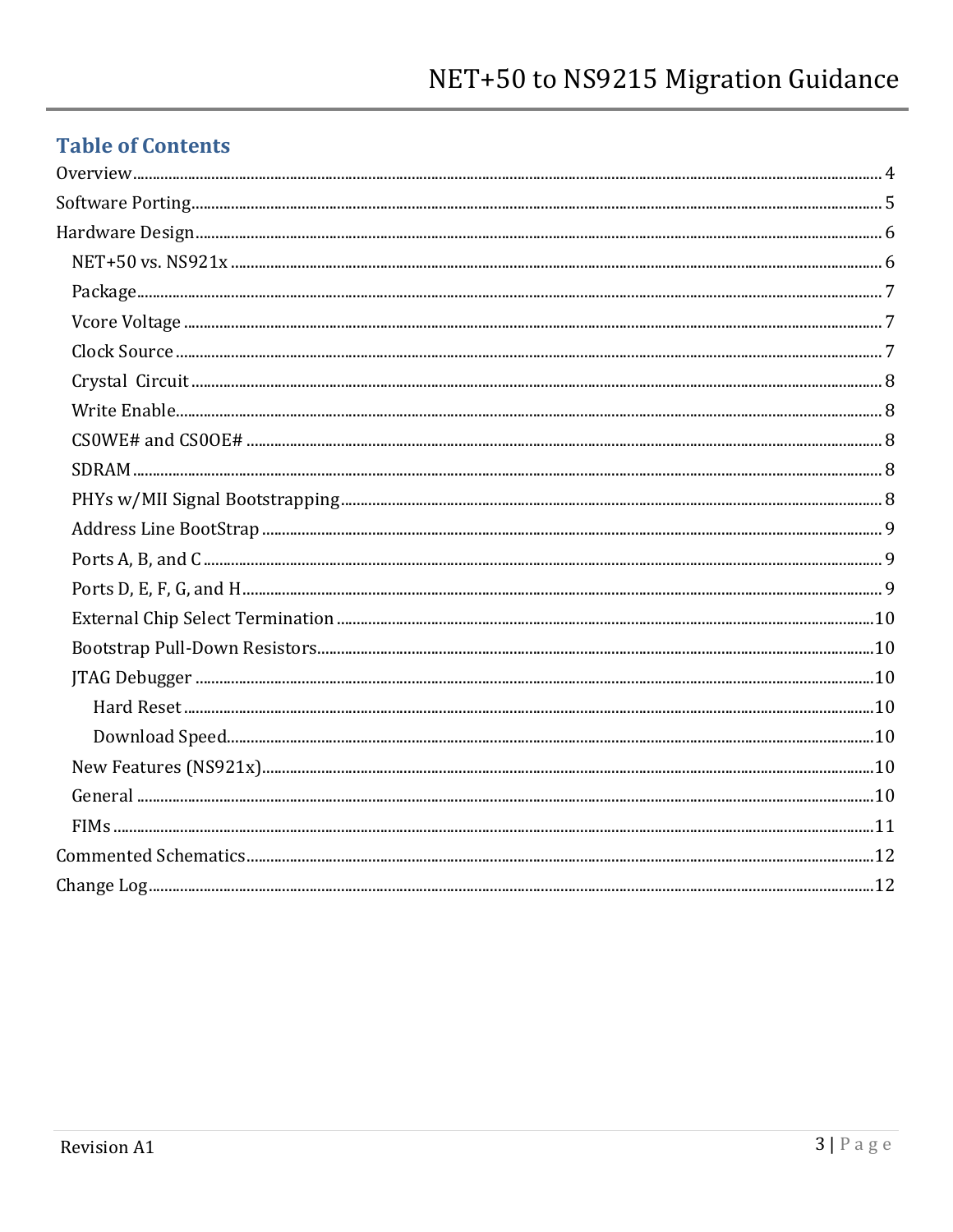## <span id="page-3-0"></span>**Overview**

This document provides general guidance for customers interested in migrating existing product designs based on the obsolete NET+50 processor to the new Digi NS921x processor family by outlining the design modification related aspects that need specific attention.

This document focuses on the Dig NS9215 processor due to its more universal fit for existing NET+50 customers related to the number of available GPIO options. However, the general hardware design aspects described in this document also apply to the NS9210. Designs requiring fewer GPIOs may be able to utilize the Digi NS9210 processor. For example, using Ethernet, 32-bit data bus, and ADDR[27:24] the NS9210 offers 16 available GPIOs.

The Digi NS9215 offers speed grades up to 150 MHz, integrated cache, a NIST-compliant 256-bit AES accelerator, Digi's patented dynamic power management, and features such as up to 4 high-speed UARTs, SPI with boot functionality, fast-mode I2C, ADC, quadrature decoder, PWM, POR, RTC, ten general purpose timers/counters, access to up to 2 Flexible Interface Modules, and 108 multiplexed GPIOs.

The [Digi NS9210/NS9215 product brief](http://www.digi.com/pdf/pb_ns9210_9215.pdf) on the Digi website provides an overview of the key features.

Please refer to the current revision of the Digi NS9210/9215 Hardware Reference Manuals for detailed technical information about the processors and their design characteristics.

A number of Digi partners are also offering NET+50 design migration assessment services. Please contact your local Digi sales representative to discuss available options in your particular region.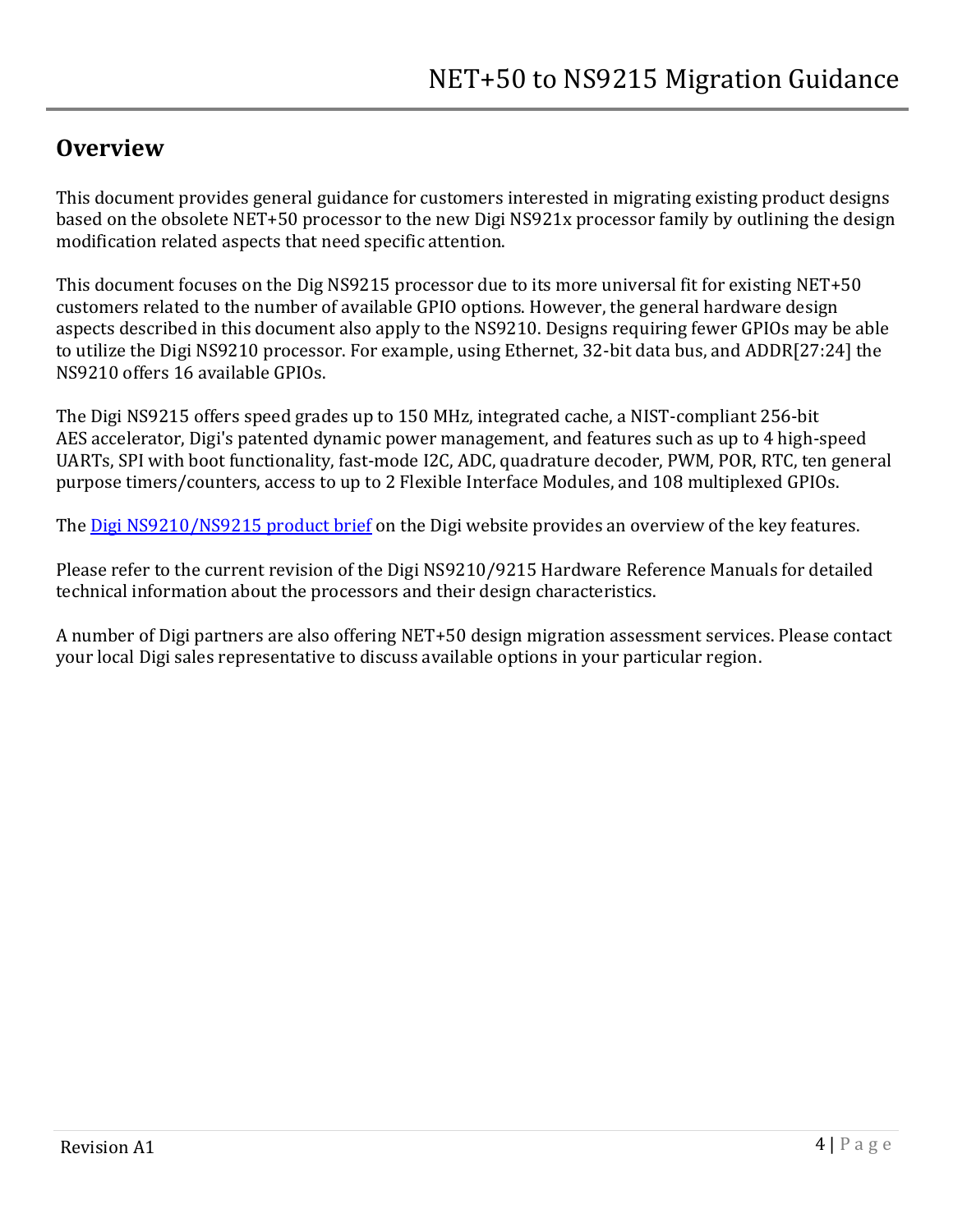## <span id="page-4-0"></span>**Software Porting**

The Digi NS921x processor platform is supported in NET+OS<sup>®</sup> [version 7.4 \(and greater\).](http://www.digi.com/pdf/fs_netos7.pdf) NET+OS 7 provides a breadth of new features including an IPv4/v6 dual-mode stack, and the professional Eclipse® based integrated development environment Digi ESP™ with integrated support for the Digi JTAG Link USB 2.0 debugger.

The NET+OS 7 development kits for the NS9210 (Digi P/N NS-9210-NET) and NS9215 (Digi P/N NS-9215-NET) processors include:

- Quick start guide
- Development board
- NS921x processor module
	- 150 MHz, 4 MB Flash, 8 MB SDRAM
- Digi JTAG Link USB 2.0 debugger  $\bullet$ 
	- Digi ESP and CLI support
- Digi NET+OS 7 CD  $\bullet$ 
	- NET+OS 7.x, Digi ESP IDE
- BSP source code, sample code  $\bullet$
- Documentation, schematics, and BOMs
- Power supply and accessories
- 1-Year Premium Support contract
	- NS921x hardware with NET+OS 7 software platform
- Free Digi design review
	- NS921x based hardware

In order to migrate a NET+50 design to the NS921x processors, customers need to port their existing NET+OS applications to the NET+OS 7 platform. The NET+50 processor platform is also fully supported in NET+OS 7, which provides customers with the option of first moving their software application from a previous NET+OS version to NET+OS 7 to verify the functionality of the ported software application on their existing NET+50 hardware design. After successful verification in the NET+OS 7 environment, the ported application can be directly moved to the new NS921x based hardware design (BSP).

For customers already using the NET+OS 6.x platform, general NET+OS application software migration information (not hardware platform specific) is also available.

The standard embedded development environment for NET+OS 7 is Digi ESP. However, the third party MULTI IDE from Green Hills Software is still supported by NET+OS 7. If you are planning on using MULTI on the NS921x processor family, please contact your local Digi office to discuss development hardware support and license related aspects.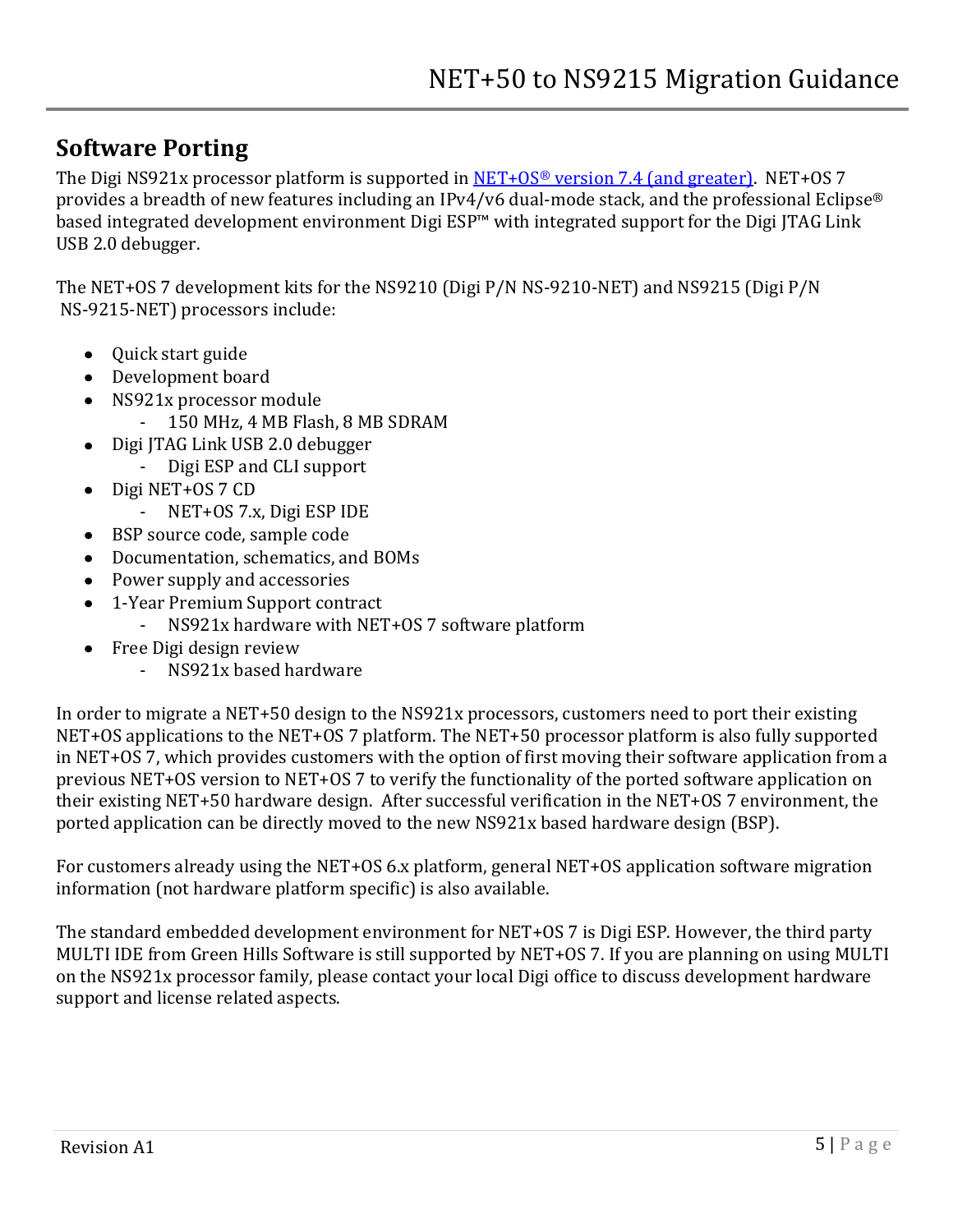## <span id="page-5-0"></span>**Hardware Design**

## <span id="page-5-1"></span>*NET+50 vs. NS921x*

The table below outlines the key differences of the NET+50 and NS921x processors.

| Feature/Interface       | <b>NET+50</b>                       | <b>NS9215</b>                   | <b>NS9210</b>                   |
|-------------------------|-------------------------------------|---------------------------------|---------------------------------|
| <b>Core Processor</b>   | <b>ARM7TDMI</b>                     | ARM926EJ-S                      | ARM926EJ-S                      |
| Processor/Bus Speed     | 44/44 MHz                           | 150/75 MHz max                  | 150/75 MHz max                  |
| Cache                   |                                     | 4k D-Cache                      | 4k D-Cache                      |
|                         | 8k mixed D/I Cache<br>(Von Neumann) | 4k I-Cache                      | 4k I-Cache                      |
|                         |                                     | (Harvard)                       | (Harvard)                       |
| Package                 | 208-pin BGA                         | 265-pin BGA                     | 177-pin BGA                     |
|                         | 15x15 mm, [PQFP]                    | 15x15 mm                        | 13x13 mm                        |
| Cache/RAM Block         | 2k cache / 4k RAM                   |                                 |                                 |
| Options                 | (total of 4 sets)                   |                                 |                                 |
| <b>Ethernet MAC</b>     | 10/100                              | 10/100                          | 10/100                          |
|                         | 2KB Rx/128-Byte Tx                  | 2KB Rx/256-Byte Tx              | 2KB Rx/256-Byte Tx              |
| <b>AES Accelerator</b>  |                                     | Yes                             | Yes                             |
| <b>UART</b>             | 2 (230 Kbps)                        | 4 (1.843 Mbps max)              | 4 <sup>2</sup> (1.843 Mbps max) |
| <b>SPI</b>              |                                     |                                 |                                 |
|                         | $\overline{2}$                      | $(33$ Mps/7.5 Mpbs max)         | $(33$ Mps/7.5 Mpbs max)         |
|                         |                                     | w/boot                          | w/boot                          |
| I2C                     | $\sim$                              |                                 |                                 |
| <b>FIM</b>              | ÷,                                  | $\overline{2}$                  | 2 <sup>3</sup>                  |
| <b>ADC</b>              |                                     | $\overline{1}$                  |                                 |
| <b>GPIO</b>             | 24 <sub>1</sub> /0                  | 108                             | 54                              |
|                         | 161/01                              | (5V-tolerant Inputs)            | (5V-tolerant Inputs)            |
|                         | 16 Input-Only <sup>1</sup>          |                                 |                                 |
| ENI <sup>1</sup>        | 64k Shared RAM                      |                                 |                                 |
|                         | (Slave)                             |                                 |                                 |
| <b>IEEE12841</b>        | $\overline{4}$                      |                                 |                                 |
|                         | (Host)                              |                                 |                                 |
| <b>Timers</b>           | $\overline{2}$                      | 10                              | 10                              |
|                         | $(27-bit)$                          | $(32-bit)$                      | $(32-bit)$                      |
| <b>PWM</b>              |                                     | $\overline{4}$                  | $\overline{4}$                  |
| Quadrature Decoder      | ÷                                   | Yes                             | Yes                             |
| <b>POR</b>              | $\bar{\phantom{a}}$                 | Yes                             |                                 |
| <b>RTC</b>              |                                     | Battery-backed,                 |                                 |
|                         |                                     | With 64 Byte NVRAM              |                                 |
| <b>Power Management</b> |                                     | <b>Automatic Clock Scaling,</b> | <b>Automatic Clock Scaling,</b> |
|                         |                                     | Sleep Modes, Disabling of       | Sleep Modes, Disabling of       |
|                         |                                     | unused system modules           | unused system modules           |

<sup>1</sup>Provided by NET+50 MIC. Only one of the selected MIC interfaces (1284, ENI, or GPIO) can be operational at any given time.

<sup>2</sup>UART (2 vs.4) availability depending on 16-/32-bit memory bus use.

<sup>3</sup> FIM 0/1 availability depending on 16-/32-bit memory bus use.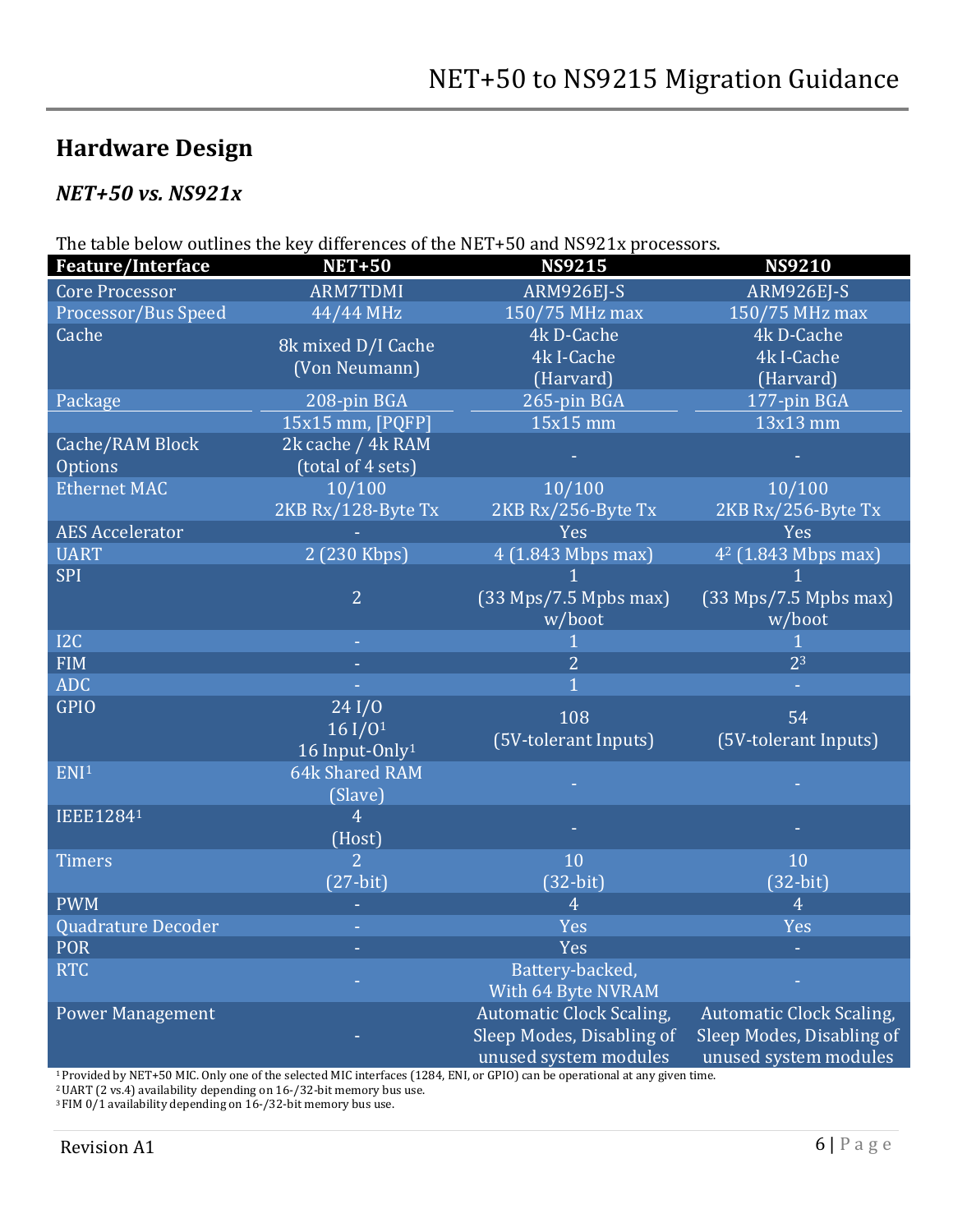#### *Package*

<span id="page-6-0"></span>Both the NET+50 and the NS9215 are 15 x 15 mm BGA packages. The NS9215 provides a total of 265 pins, and NET+50 provides a total 208 pins. The NS9215 provides additional power pins. Other NS9215 pins are supporting the RTC with battery backup, ADC, and POR (Internal Power on Reset).

The junction temperature of the NS9215 is specified at 125°C max. This temperature is not reached running at full speed in an ambient operating temperature environment of 85°C.

#### <span id="page-6-1"></span>*Vcore Voltage*

The NET+50 requires 2.5V at 114 mA max.

The NS9215 requires 1.8V at higher current as shown below. The NS9215 also support power management modes and patented dynamic clock scaling for much more power-efficient product designs.

| Full Speed with both FIM clocks running<br>CPU at 150 MHz running external SDRAM<br>memory test<br>External memory / AHB Bus at 75 MHz<br>Both PIC clocks running at 300 MHz<br>Ethernet transmitting and receiving packets | $3.3V - 42$ mA<br>$1.8V - 489$ mA | 0.139 W<br>0.880 W |
|-----------------------------------------------------------------------------------------------------------------------------------------------------------------------------------------------------------------------------|-----------------------------------|--------------------|
| <b>Total</b>                                                                                                                                                                                                                |                                   | 1.019W             |
|                                                                                                                                                                                                                             |                                   |                    |
| Slower Speed without FIM clocks running<br>CPU at 56 MHz running external SDRAM<br>memory test                                                                                                                              |                                   |                    |
| External memory / AHB Bus at 56 MHz                                                                                                                                                                                         |                                   |                    |
| No PIC clocks                                                                                                                                                                                                               |                                   |                    |
| 2 UARTs running                                                                                                                                                                                                             | $3.3V - 29$ mA                    | 0.096 W            |
| Ethernet transmitting and receiving packets                                                                                                                                                                                 | $1.8V - 224$ mA                   | 0.403 W            |

#### *Clock Source*

The NET+50 uses 18.432MHz with external PLL filter components

The NS9215 uses 29.4912MHz without any external PLL filter components.

<span id="page-6-2"></span>**Total 0.499 W**

*Use of a spread spectrum clock may be required to to reduce EMI with FIMs enabled.*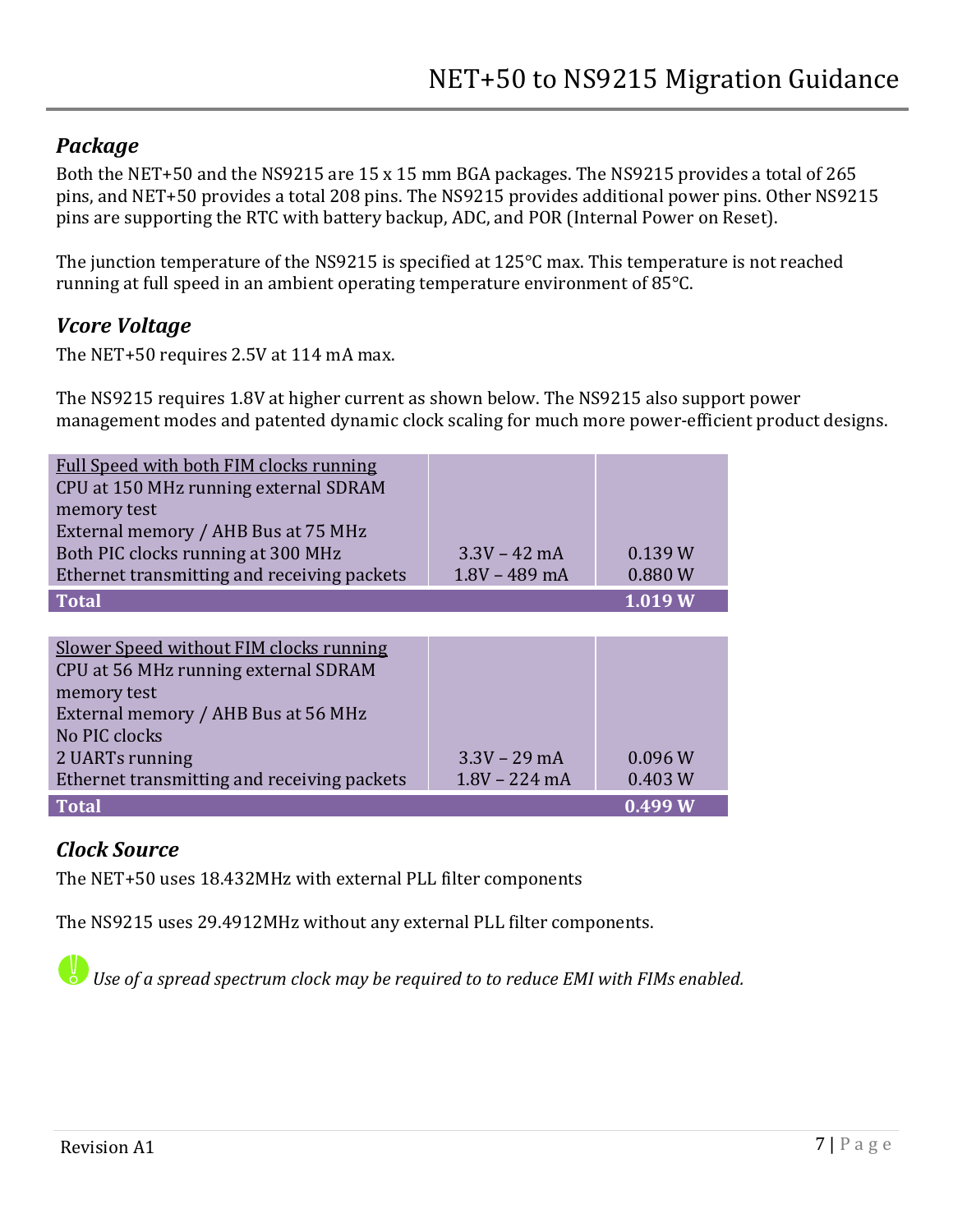#### *Crystal Circuit*

<span id="page-7-0"></span>The NS9215 crystal requires a 330R in series with pin L17 (XTAL2). Without this resistor the crystal is being overdriven and could have a shortened life. Crystal overdrive current also causes excessive EMI.

<span id="page-7-1"></span>The NET+50 did not require any series resistor.

#### *Write Enable*

The NET+50 has two WE# pins. One for dynamic, and one for static memory.

The NS9215 uses pin C7 (DY\_ST\_WE#) for all memory types.

#### <span id="page-7-2"></span>*CS0WE# and CS0OE#*

On the NS9215, ADDR[26] and ADDR[27] cannot be used as CS0WE# and CS0OE# to enable boot flash because they initialize in GPIO mode.

#### <span id="page-7-3"></span>*SDRAM*

On the NS9215, when using 64Mb (2Mx32) SDRAM, ADDR[22] and ADDR[23] connect to the bank selects. The NET+50 uses ADDR[21] and ADDR[22] instead.

The NET+50 requires external glue logic to correct a "Burst Terminate" bus lockup condition. The NS9215 requires no external glue logic. Connecting CKE0, pin B8 to the SDRAM's CKE input enables the power saving "self refresh" mode on the NS9215.

#### <span id="page-7-4"></span>*PHYs w/MII Signal Bootstrapping*

On the NS9215, the MII port boots up in GPIO mode with internal pull-ups active, which conflicts with Ethernet PHYs using MII signals for bootstrap.

To use this specific type of PHY with the NS9215, the PHY needs to be held in RESET until the code sets this port to MII mode with pull-ups disabled. A GPIO with a 2.4K pull-down can be used to control the PHY Reset input.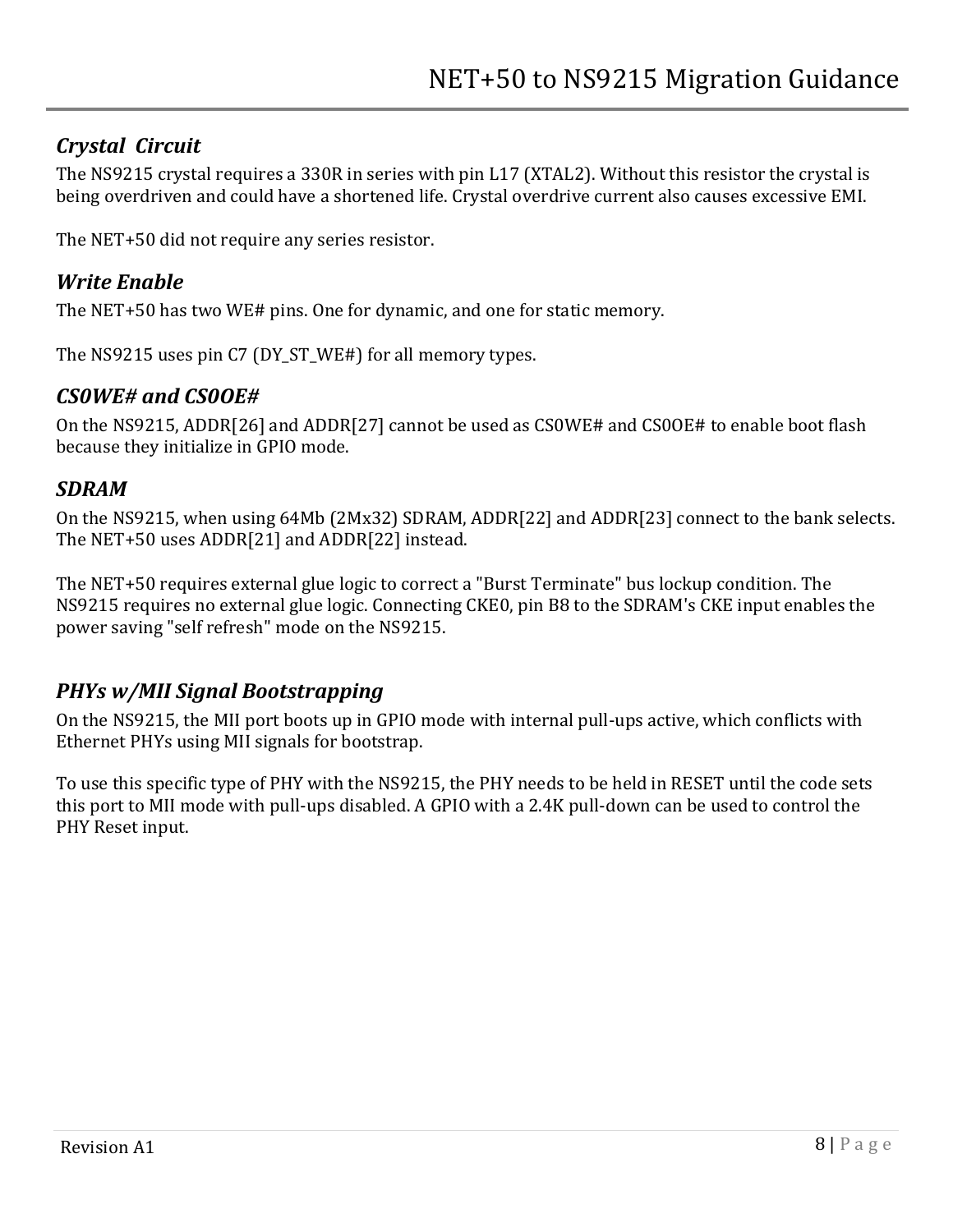| <b>Address Line</b> | <b>NET+50 Function</b>          | <b>NS9215 Function</b>          |
|---------------------|---------------------------------|---------------------------------|
| ADDR[27]            | Endian configuration; $1 = Big$ | Endian configuration; $1 = Big$ |
| ADDR[26]            | Must be set to 1.               | Boot mode; 0 - SPI (Port C)     |
| ADDR[25]            | Must be set to 1                | Reserved                        |
| ADDR[24:23]         | CS0 bootstrap                   | ST_CS1 boot strap               |
| ADDR[22:20]         | ENI/MIC MODE[2:0]               | Reserved                        |
| ADDR[19:09]         | <b>GEN_ID setting</b>           | <b>GEN_ID setting</b>           |
| ADDR[08]            | Reserved                        | Reserved                        |
| ADDR[07]            | <b>ENI</b> control PSIO         | PLL Bypass; $0 =$ bypass        |
| ADDR0[6]            | <b>ENI Control WR OC</b>        | <b>PLL OD[1]</b>                |
| ADDR[05]            | <b>ENI Control DINT2</b>        | PLL OD[0]                       |
| ADDR[04]            | <b>ENI Control I OC</b>         | PLL NR[4]                       |
| ADDR[03             | <b>ENI Control DMAE</b>         | PLL NR[3]                       |
| ADDR[02]            | Reserved                        | PLL NR[2]                       |
| ADDR[01]            | <b>ENI Control EPACK</b>        | PLL NR[1]                       |
| ADDR[00]            | <b>ENI Control PULINT</b>       | PLL NR[0]                       |

#### <span id="page-8-0"></span>*Address Line BootStrap*

*With no pull-downs on ADDR[07:00] and source clock of 29.4912 MHz, the NS9215 boots at 56 MHz CPU/AHB bus speed.*

*For 44 MHz operation, add 2.4K pull-down resistors on ADDR[03], ADDR[02], and ADDR[01].*

## <span id="page-8-1"></span>*Ports A, B, and C*

The NET+50 provides two serial ports: A and B. RI# for both ports is on port C.

The NS9215 offers three full serial ports on A, B, and C. Port D can also be utilized as a full serial port, if not used as an ENI/MIC GPIO port.

The NET+50 has 4 mA drive on PORT[C4:0]. The NS9215 provides 2 mA drive on the corresponding pins, GPIO[11:8].

#### <span id="page-8-2"></span>*Ports D, E, F, G, and H*

This is the NET+50 ENI/MIC port with three modes, preset by ADDR[22:20].

IEEE1284 and FIFO/Shared memory modes are not supported on the NS9215.

ADDR[22:20] are not used for bootstrap.

In GPIO mode, port E is not available on the NET+50. The NS9215 supports all five ports in GPIO mode with 32 external interrupts. When set for external interrupt, the FIMs are used instead.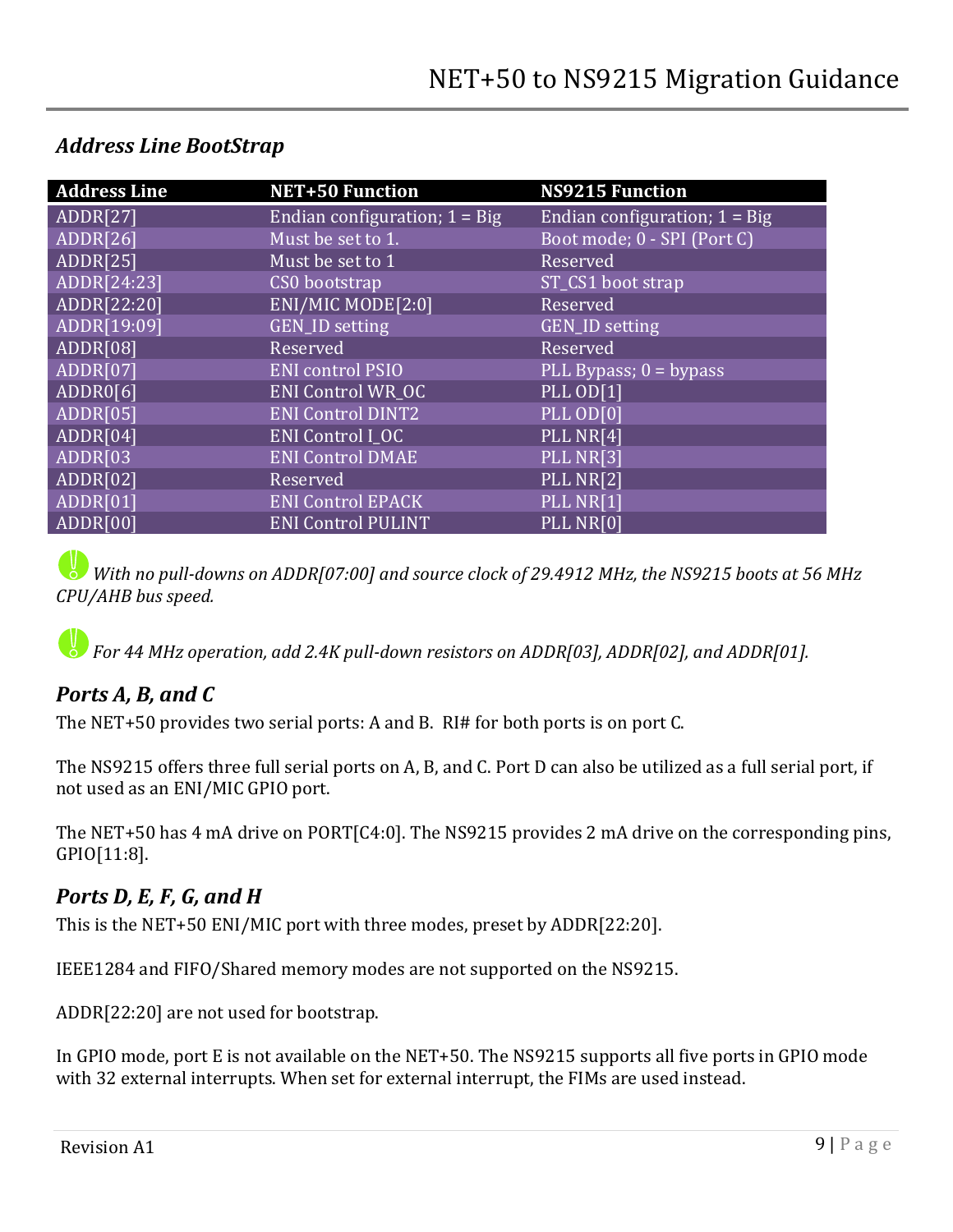#### *External Chip Select Termination*

<span id="page-9-0"></span>Pin A9 (NS\_TA\_STB) on the NS9215 is similar to TA# on the NET+50. This is an input signal that can be used to add extended wait states for static memory, which can externally terminate the chip select.

#### <span id="page-9-1"></span>*Bootstrap Pull-Down Resistors*

The NET+50 requires 1.0K pull-down resistors (internal resistor equivalent to 7.8K).

<span id="page-9-2"></span>The NS9215 requires 2.4K pull-down resistors (internal resistor equivalent to 16.5K).

### *JTAG Debugger*

#### <span id="page-9-3"></span>**Hard Reset**

The NET+50 maintains the debugger connection when RESET# (hard reset) is active.

The NS9215 does not maintain the debugger connection when RESET# is active. In order to allow maintaining the debugger connection, the new signal SRESET# has been added on pin D9. For full debugger support pin D9 needs to be connected to the debugger's SRST# pin with a 2.4K pull-up.

#### <span id="page-9-4"></span>**Download Speed**

The NS9215 can download code from the debugger at faster speeds if the adaptive clocking signal RTCK is brought out to the debugger RTCK input. This new signal is on pin P16. On a 20-pin JTAG connector, the corresponding signal is located on pin 11.

The debugger's speed can be slowed down to work without RTCK. The Debugger's adaptive clocking must be disabled and the RTCK pin input to the debugger should be connected to GND.

#### <span id="page-9-5"></span>*New Features (NS921x)*

#### <span id="page-9-6"></span>*General*

A. The GPIO and memory bus inputs are 5V tolerant

B. If the memory bus is x16, then Data[15:0] can be used as GPIO.

C. If the MII bus is not used, these eighteen pins can be used as GPIO.

D. Address lines ADDR[27:24] can be used as GPIO.

E. Address line ADDR[26] pulled down enables SPI boot to SDRAM from GPIO[11] and GPIO[13:15].

F. ADDR[27], pin P12, can be used to supply an external UART reference clock.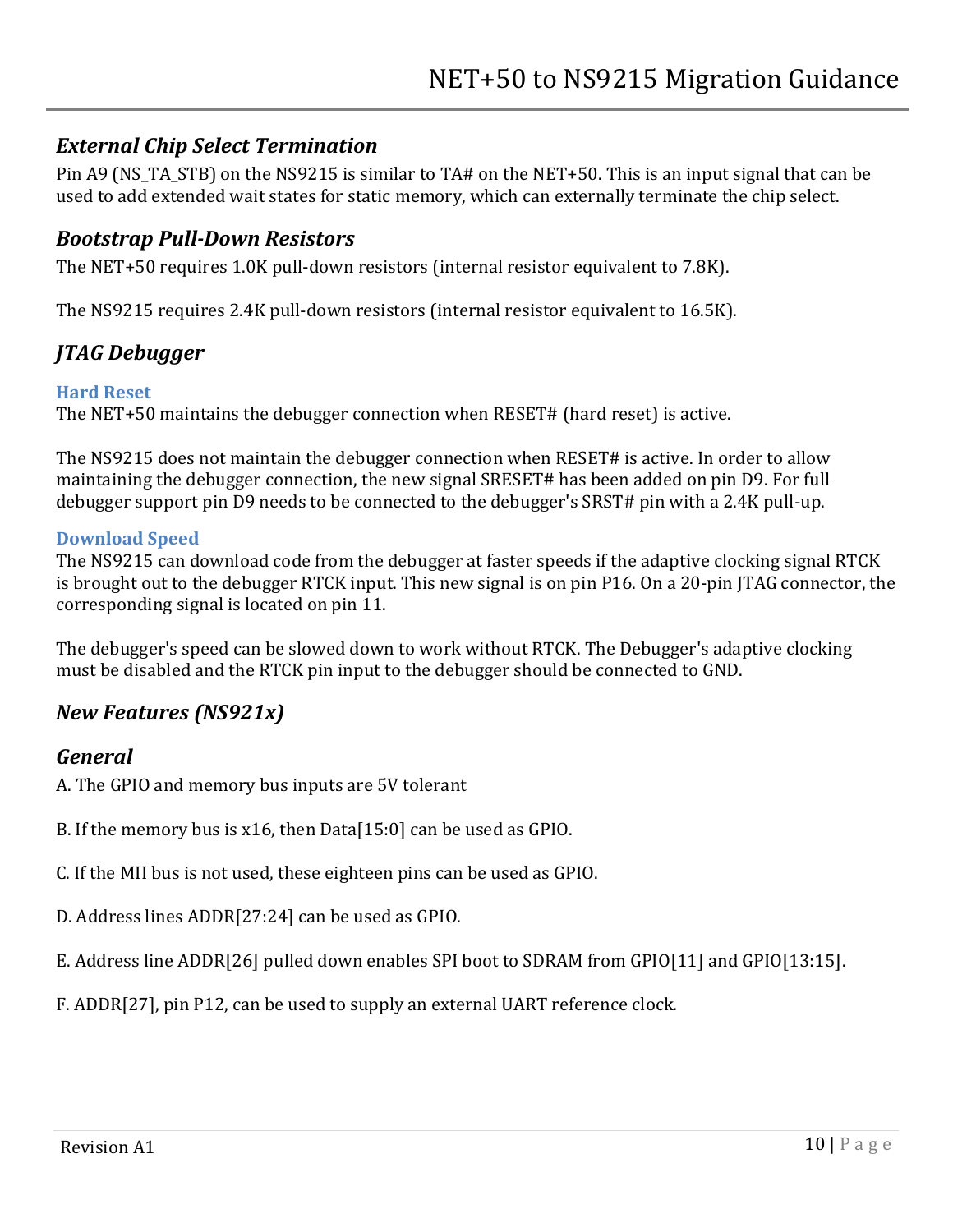#### *FIMs*

<span id="page-10-0"></span>The unique Flexible Interface Modules (FIMs) on the NS921x processors provide two independent onchip DRPIC1655X processor cores (up to 300 MHz each) allowing the selection of a growing list of application-specific peripheral interface implementations offered by Digi.

From a software point of view, NET+OS 7 applications utilize the additional FIM-provided interfaces by simply opening the corresponding interfaces through standard NET+OS API calls. The actual initial programming of the FIM is completely abstracted, and the functionality of each interface is seamlessly integrated into the NET+OS framework.

The table below outlines the currently available and planned FIM interfaces (as of August 2008).

| <b>Interface</b>              | NET+0S 7.4 (and greater)<br><b>Planned Availability</b> |
|-------------------------------|---------------------------------------------------------|
| SD/SDIO                       | Available                                               |
| <b>CAN 2.0</b>                | Available                                               |
| USB Device (low-speed)        | October 2008                                            |
| Wiegand                       | <b>March 2009</b>                                       |
| $I^2S$                        | February 2009                                           |
| Parallel Bus (Mot/Int)        | December 2008                                           |
| 1-Wire                        | Available                                               |
| UART $w/9$ bit support (460k) | Available                                               |

Please contact your local Digi sales office to discuss the available options with respect to application/customer specific FIM interface implementations.